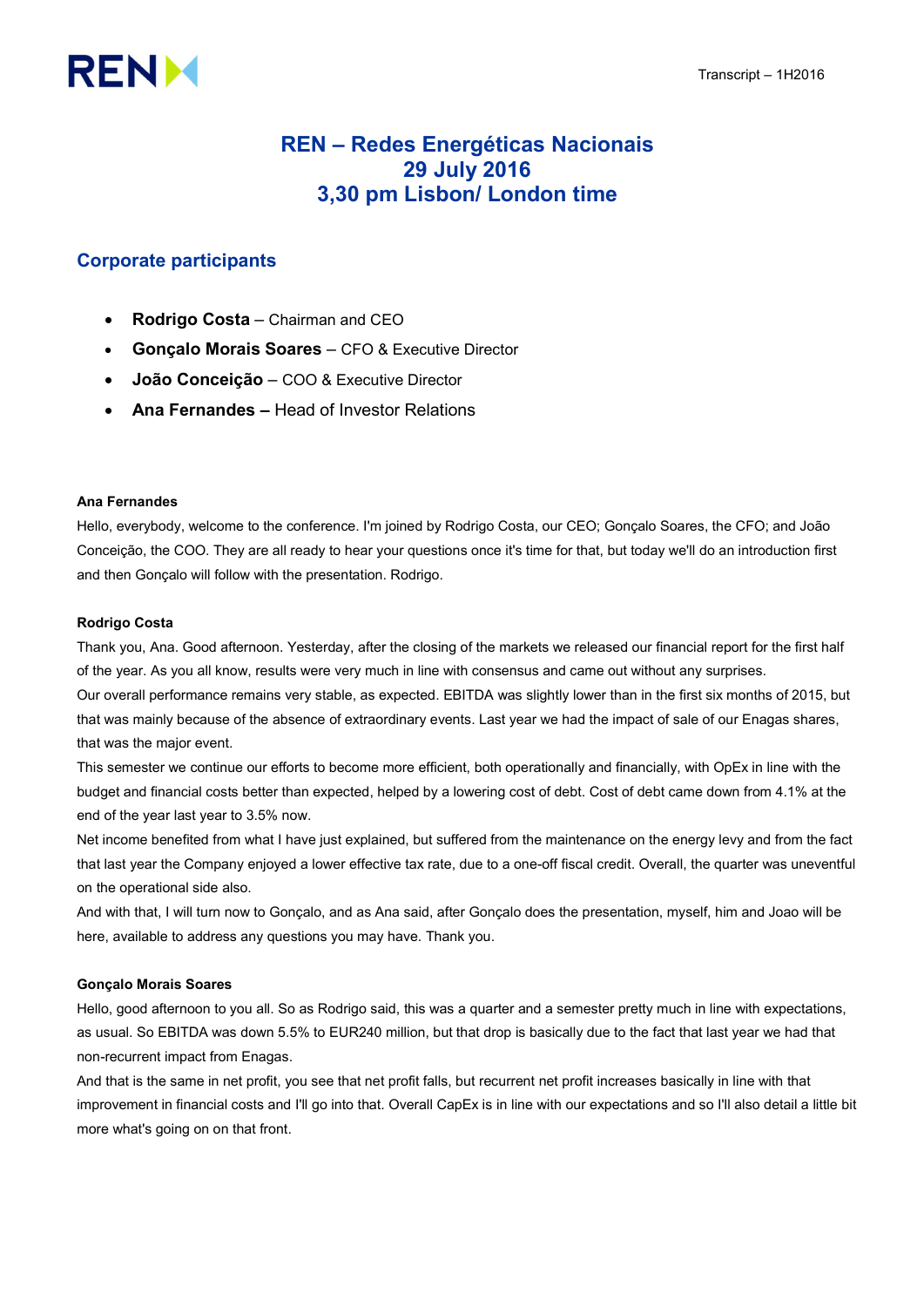

So if you want to move directly to slide number 3 and just looking at how the bond market has been evolving in the last few months or so. It has been, I'd say, more or less stable, slightly increasing. But it has this year been on average higher in this first six months than it was last year, and that's what you see then on the base rate of return of both gas and electricity power 10 basis points higher than they were, but I'd say pretty much in line with what we had last year.

If you want to go to slide number 4, to CapEx and transfers to RAB, what you see is a big drop that is basically explained by the fact that last year we bought natural gas assets from GALP. If you exclude that, you basically see CapEx and transfers to RAB increasing.

Nevertheless, as you know, at this stage in the middle of the year this doesn't really give us any major information. It's all, I'd say, pretty recent in the investment cycle of REN, which is made basically at the end of the year.

That being said, I would also already tell you that, as we were last year, with the purchase of the caverns, above the interval that we had in the business plan, what we want to be now is below that interval. And this is by design, as we've already told you in previous occasions, so that then on average we will be inside what we had forecasted in our business plan. If you go to slide number 5, you'll see the normal evolution of our regulated asset base. So what you see is the electricity being shifted from non-premium assets to premium assets. And what you see in natural gas is also the normal kind of evolution, given that we bought the assets last year and that this year we are only making the investments. Later on, you'll see a drop. But overall the expectation would be that over the life of the business plan, the regulated asset base would be more or less stable.

So moving on to slide number 6 and giving you a little bit more color in terms of the detail of the REN remuneration on gas and electricity, you see an increase in both. This is basically due to the fact that you have an increase in asset base in both cases, mainly in gas, and that you have an increase in the rate, which explains a little bit this positive impact in both cases.

Looking at costs, we are down versus last year, this is in slide number 7. We are continuing to reduce personnel costs and also external supplies and services. This is, I would say, the ongoing cost discipline that we have in the Company in order to be able to meet and I'd say slightly exceed the targets that are set to us by the regulator.

As you know and as we've told you before, we consider ourselves already a pretty efficient company now, that is in European terms. We are a pretty efficient TSO; and so we continue to decrease costs.

But the base is now less than it used to be. And although we meet the targets, we do not plan to exceed them by any wide margin, okay? So the impact that you see always in EBITDA flowing from costs is now lesser in terms of size, as it was already last year compared to what it was in previous years.

You can see that also in slide number 8, which is basically just evolution of the core OpEx and seeing how core OpEx evolves. And I'd say the drop is higher than it is in overall OpEx, but pretty much in line with our expectations.

We think that at the end of the year you should see some decrease, but not as high as we have now in the first half. We have some of the costs which is also typically tend to be sometimes occur later on in the year, namely in maintenance.

So overall and concluding in terms of EBITDA, basically the impact versus last year is the sale of Enagas, which accounts for EUR20 million. If it was not for that, you would actually see some increase if you try and see some kind of recurrent EBITDA, you would actually see an increase in EBITDA in this period.

If you go to slide number 10, and just to go over what we have below EBITDA, so depreciation I'd say pretty much in line with what we have on the asset side. In terms of taxes, I'd say we are pretty much in line with what we were expecting on a normal tax rate. They changed versus last year because last year we had a positive nonrecurring impact in the middle of the year of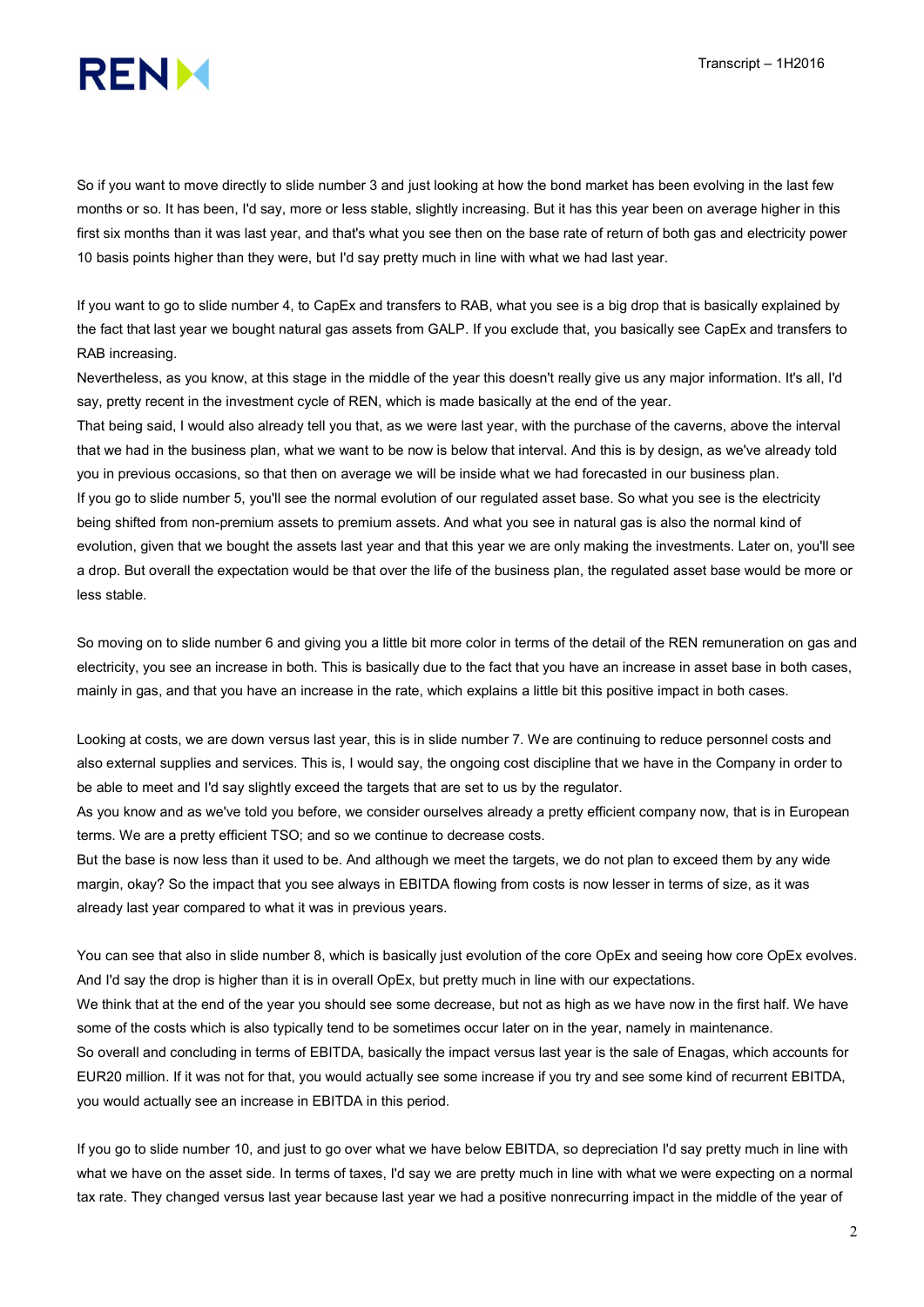

almost EUR10 million, EUR9.9 million to be precise, which doesn't occur this year. But apart from that, things are very stable. And fortunately the special levy is also very stable and it's still there, but I'd say things are very stable and nothing, let's say, out of the ordinary.

In terms of financial results -- and this is always, as we know, the flipside of the evolution of the rate of returns on the asset side -- I think that we continue to do a pretty good job. We continue to take advantage of the momentum of the market and the good credit conditions, and I think we continue to also do a good job in terms of managing our financial structure, which is resulting in, I'd say, an evolution of the cost of debt in a way which is ahead of our expectations.

In slide number 11 we detail how net debt has been evolving. Net debt is, I'd say, growing slightly. It is usual that it grows slightly in the middle of the year, mainly because of dividends. And so I'd say that apart from that, that is what explains mainly the evolution of net debt, which should tend to be, I'd say, more stable on a yearly basis than it is now. The average cost, as I said, equates to 3.5% and the credit metrics we continue to pledge to the investment grading, so FFO net debt continues to be in a region which we consider comfortable.

So overall -- and we can go to slide number 12 -- net profit came down by 35%, but in reality recurrent net income actually went up on the back, not only of the EBITDA performance, the recurrent EBITDA performance, but also on the improvement of the financial costs.

So summing up on slide number 13, I think that we have, which is good, a non-eventful quarter and semester within expectations. I think that the bond issuance that we did cemented the trajectory in terms of the cost of debt. We are now more than two and a half years refinanced in advance, so we are in a very comfortable position financially. We are renegotiating some of the loans that we have and so I think that you can expect this trend of the cost of debt to go down to continue.

And apart from that, I think that everything is basically in line with what we want and what is our expectation for this year. So with that, I thank you for your attention and we will open the floor to any questions and answers that you may have.

# Q&A

#### Nelson Bernardino - Haitong Bank - Analyst

Hi, good afternoon, everyone and thanks for taking my questions. So I just have two questions, the first one on the OpEx evolution for the coming years, asking what are you expecting. It's something around 2% decline every year, something around that.

And also, since your cost of debt has been going down fairly quick recently, what are your expectations for the cost of debt at the end of the year and for the years going forward? Thank you.

#### Gonçalo Morais Soares

Hi, thank you. As you know, we don't give specific guidance. I think that Ana can guide you through the model, or the more detail, but I can tell you the following.

In terms of OpEx, I think that the efficiencies that you see on the regulatory side and what the regulator is asking us for us to reduce in terms of regulated cost, gives you a good idea of how the costs should evolve. Of course, not all costs are considered within those revenue caps, but it gives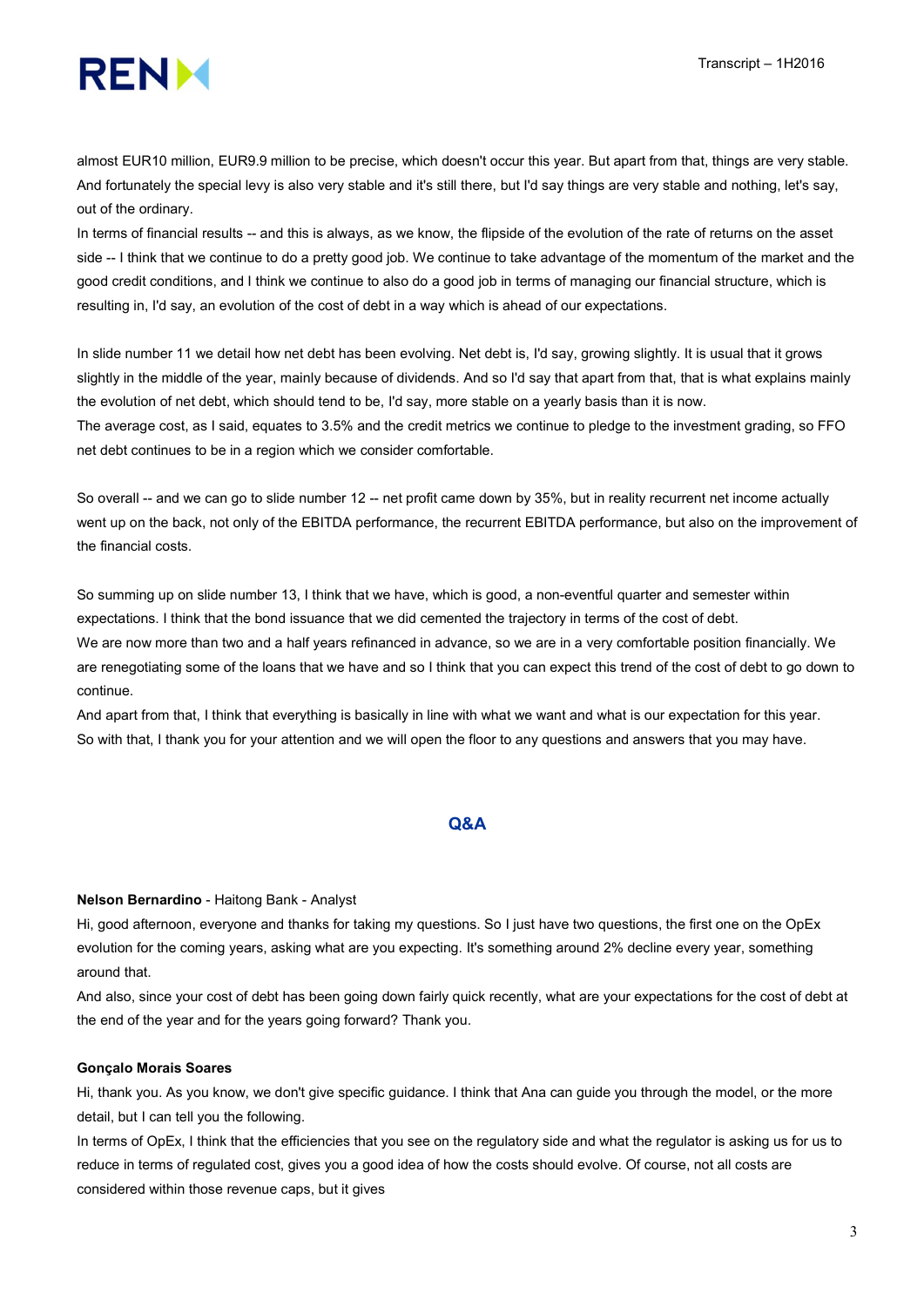

you an idea and an indication of what you can expect. And so I would say that our objective is to continue to decrease costs in line with those efficiency targets set by the regulator.

In terms of the cost of debt, as I said, I will not give you specific numbers, but we are now at 3.5%. Part of an expensive debt will be refinanced in a couple of months, so that could have a slight -- although not the full impact -- a slight impact still this year on the cost of debt, if everything stays the same.

And then I'd say that you would feel the full impact of that renegotiation, because it's EUR300 million, going from 6.25% to less than 2%, so it does have a strong impact. So you would see some kind of decrease next year, but we will assume not at the same pace that you saw this year. So what you will see is that decrease, but you'll still see some decrease in the coming year, okay? Thank you.

#### Nelson Bernardino - Haitong Bank - Analyst

Thank you.

#### Sara Piccinini - Mediobanca - Analyst

Hi, good afternoon, thank you for taking my questions. I have a few, on the CapEx there has been some discussion on your CapEx plan from the regulator and also from the IMF that has borne the necessity to reduce the CapEx on the transmission networks in Portugal. How much could you eventually reduce your CapEx from the current guidance of EUR180 million and how much of this EUR180 million represents maintenance CapEx?

And the second question would be an update on the special levy, not about what we should expect for the budget that hopefully will take out or reduce the levy, but in the process that you will bring to the constitutional court, do you have any update? And when can we expect the decision?

I mean, this year, next year? And that's it, thank you.

#### João Conceição

I'll try that, the first question -- it's João Conceição speaking -- on the CapEx plan, what we can tell you is that it's true there has been a discussion with the regulator, it's true that there was some opinions from the IMF and other entities. But it's also true that we have concession obligations to fulfill, so the overall outcome is a mixture of all these points. So we are trying to calibrate our CapEx due to our obligations.

We have typically until now a ratio about 25% to 30% of replacement CapEx, which is a ratio obviously that depends on the overall CapEx that we have to do. We are going to take into the account the needs of the system, the obligations of the concession company and obviously for the future we're going to adjust on those needs. That's basically what we can tell you right now.

#### Rodrigo Costa

Okay, this is Rodrigo. Regarding the special levy, I apologize, but we don't have much to say. The process is moving on with the court. Our lawyers are working on the case. Sometimes we are waiting for information, sometimes they are waiting for our reply. Courts usually in Portugal, they are not very fast, depending of course on the type of case we are talking about. In this specific situation, things are slow. We said that since the very, very beginning, I remember the first time I spoke about that and this is it. We need to be patient, we need to also to be smart in how we deal and that's why we have very good lawyers working with us. We believe in the merits of our complaint and we will see the results.

Regarding timeline, this is something that can take from a year to two or three years. It's just the way it works and this is a complex case.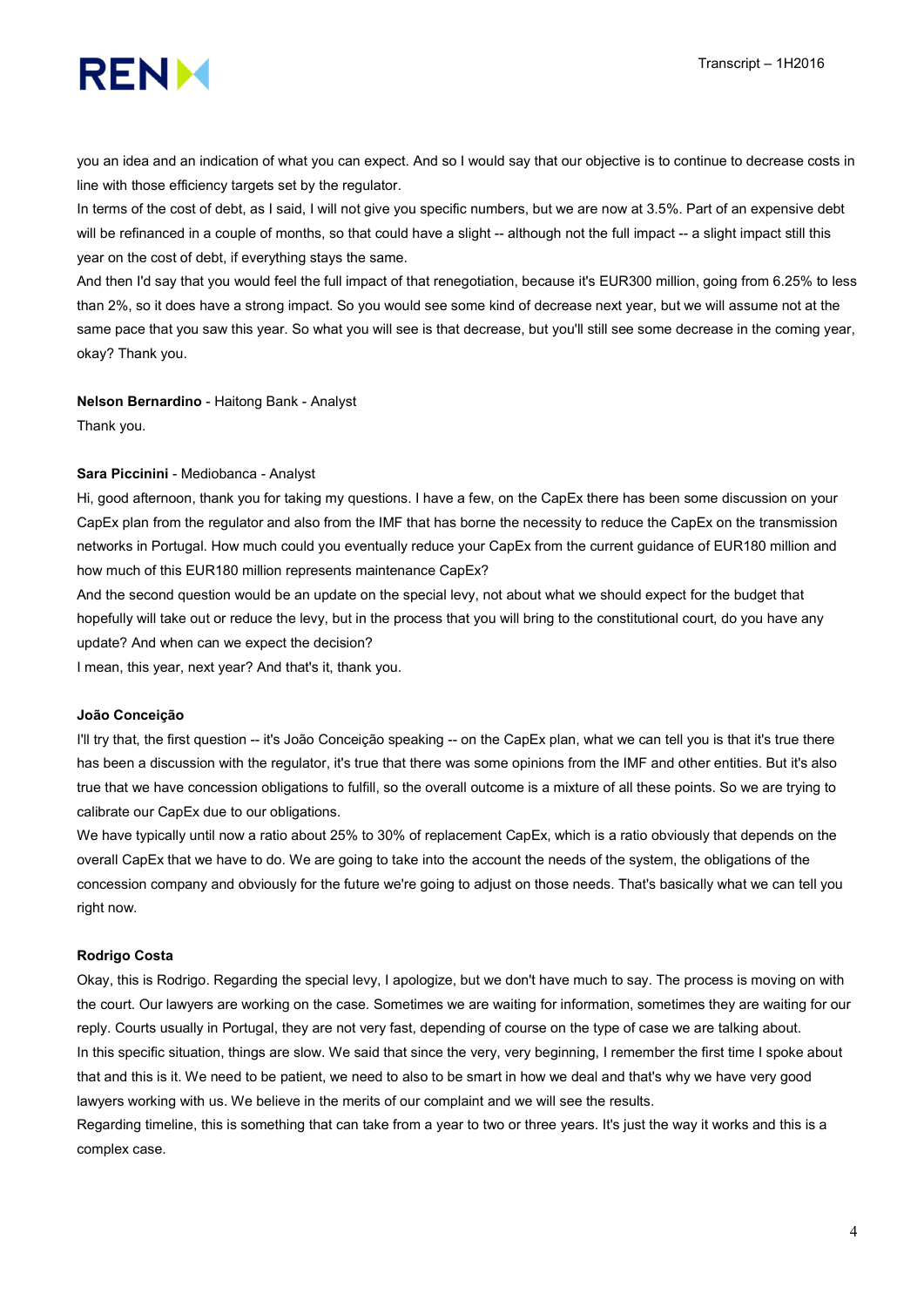

#### João Conceição

Thank you.

Sara Piccinini - Mediobanca - Analyst Many thanks.

#### Fraser McLaren - Bank of America Merrill Lynch - Analyst

A very good afternoon to you. Just looking please for an update on international investment plans, including the Moroccan interconnector please.

And then just secondly, just having completed a regulatory review, could you say a few words about your relationship with the regulator and to what extent that has been shaped by your experience of the review? Thank you.

## Rodrigo Costa

Okay, regarding an update in terms of our international efforts, we keep working in the direction we disclosed some time ago. We have – our ambitions are very modest, but we believe we should do it.

But as you know, this is a very difficult market and we have some rules that we are not going out of those rules. We will only invest in areas where we are experts, we do not want to diversify from our core competencies. We need to find projects that have a size, a model, a guarantee that is according us with the level of risks we want to take, which are low.

And this takes time, so we are patient, we are not going to jump in the wrong project, for sure. And as you can expect, I cannot say much more.

Just sharing what are the rules, we are very committed to keep playing under those rules.

Regarding the interconnection with Morocco, this is a project that at the time what's going on is the Government of Portugal and the Government of Morocco, they launched a tender to do the studies of the implementation of these interconnections. And this is the phase where we have to wait for the results of the studies.

This is not something we are going to take part of, because our objective is to play a role at a later stage in the management and concession of this line, if we can. But it's still subject to the result of the studies, it's subject to approval of the project by both governments and then it's still a long way.

This is something we believe and we agree with the Portuguese Government and also with the Government of Morocco that this is an importante project. For the plans that the Portuguese Government is disclosing regarding generation, this makes all the sense. It could be an opportunity, we will see what are the results of the studies and that we are following very, very carefully.

On your other question regarding the regulators, this is one of the companies where there is no doubt we have to maintain all collaboration possible with the regulator. We manage two very large concessions, critical to the country.

We are very committed to our long-term mission, which is to make sure all the citizens, all the companies, all the systems work properly and that's basically our main drive in everything we do. And the regulator is a key stakeholder in this process and we work, we collaborate. It doesn't mean that we always agree, but I'm sure on both sides there is a lot of commitment to do our mission.

And with that, I would say some days it's more difficult than others, sometimes we are able to make ourselves understandable and people accept our proposals, sometimes they don't. But the world keeps moving.

And as you can see from all the indicators we have, and I would say both operationally and financially, we have been able to deliver according to the best expectations of the country in terms of companies and citizens. And at the same time, we've been able to -- we have been succeeding, delivering to the best expectations of our investors, which I think is a great combination.